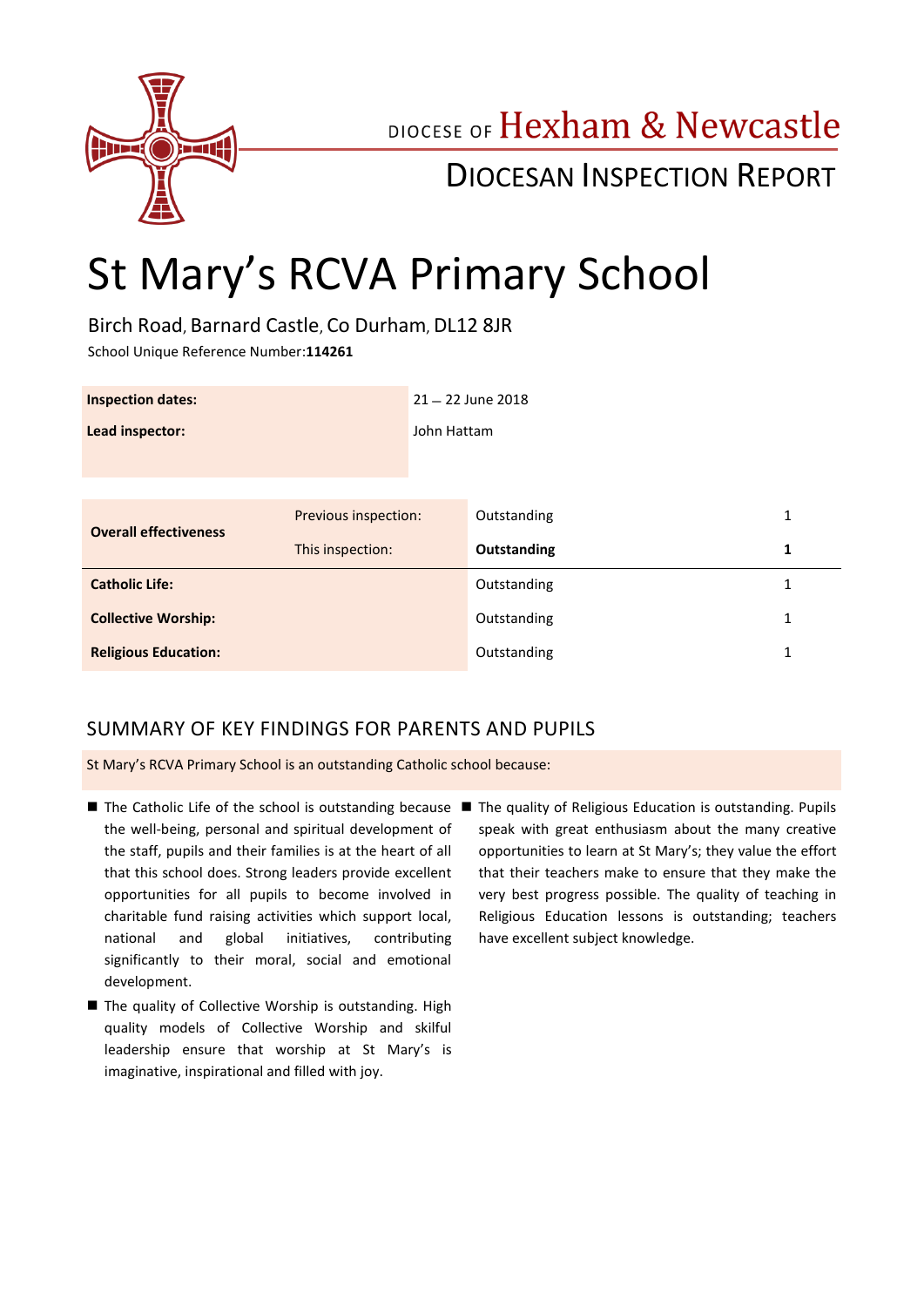## FULL REPORT

INFORMATION ABOUT THE SCHOOL

- **St Mary's is a smaller than average sized primary school with a planned admission number of fifteen.**
- There are 100 pupils on roll organised across four classes.
- **The percentage of pupils eligible for pupil premium funding is well below the national figure.**
- The percentage of pupils whose first language is not, or is believed not to be English is well below the national figure.
- The percentage of pupils with a special educational need is in line with the national figure.
- The percentage of pupils who are baptised Catholic is 44%.
- $\blacksquare$  The percentage of pupils who are from other Christian denominations is 47%

#### WHAT DOES THE SCHOOL NEED TO DO TO IMPROVE FURTHER?

- $\blacksquare$  To improve the quality of Religious Education by:
	- continuing to support and develop new staff in their expertise on Religious Education to maintain the already high standards.
- $\blacksquare$  To improve the quality of Religious Education by:
	- embedding the philosophy for education program so that pupils can access higher-order skills and reflect more deeply on matters of faith.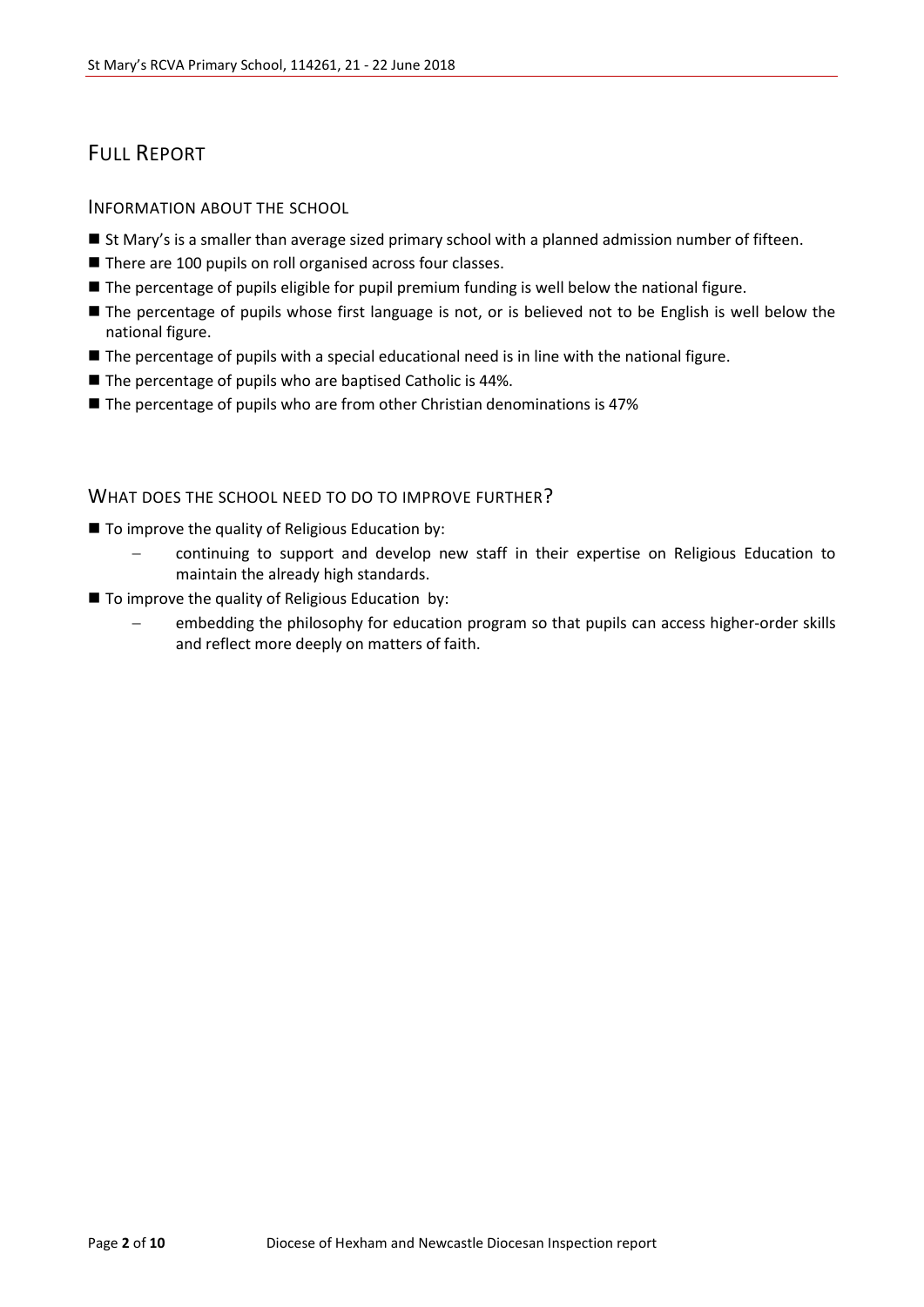## CATHOLIC LIFE

THE QUALITY OF THE CATHOLIC LIFE OF THE SCHOOL **1 1** 

- The extent to which pupils contribute to and benefit from the Catholic Life of the school.
- The quality of provision for the Catholic Life of the school.  $1 \t 1$
- How well leaders and managers promote, monitor and evaluate the provision for the Catholic Life of the school.

### **The extent to which pupils contribute to and benefit from the Catholic Life of the school is outstanding.**

- St Mary's mission statement, 'I can do all things through Christ who strengthens me', is central to the life of the school and is understood and embraced by all pupils in their daily life in school.
- Pupils have a deep sense of belonging to their school family and they all do their best to promote and sustain the strong ethos within school and in the wider community. Pupils said, 'every day when we are at school we try to follow in Jesus' footsteps, we learn from our mistakes and how to fix fall-outs'.
- Through the work of the Mini Vinnies, house captains and counsellors, pupils are given many opportunities to become aware of the needs of others, locally and nationally, and then to take action to address these needs. Pupils raise money and awareness for CAFOD, the local foodbank, Maia Mouse fund, Peru mission, helping hands for the homeless and the Uganda Together We Can project.
- **Pupils are very proud of their religious identity, deeply valuing the Catholic tradition of their** school and its strong links to the parish community. They are regularly involved with parish and diocesan celebrations including celebrations for the year of Oscar Romero, the Year of Mary and youth mission events.

#### **The quality of provision for the Catholic Life of the school is outstanding.**

- All staff are fully committed to the implementation of the mission statement across school and described, with a great sense of pride, their role in its development.
- St Mary's is a supportive and joyful community. Colleagues appreciate the quality of relationships that exist across school; they are always willing to give their time to support each other as they journey together.
- The learning environment that has been created at St Mary's reflects the school's mission and Catholic character. Beautiful focal areas in classrooms and themed prayer stations across school create an atmosphere that encourages pupils to take time to reflect and pray. Parents appreciate the information that they receive about the Catholic Life of the school, particularly through the school's website.
- **Policies and procedures are in place providing the highest levels of pastoral care to all** pupils. The school is committed to supporting the most vulnerable pupils. Staff have been

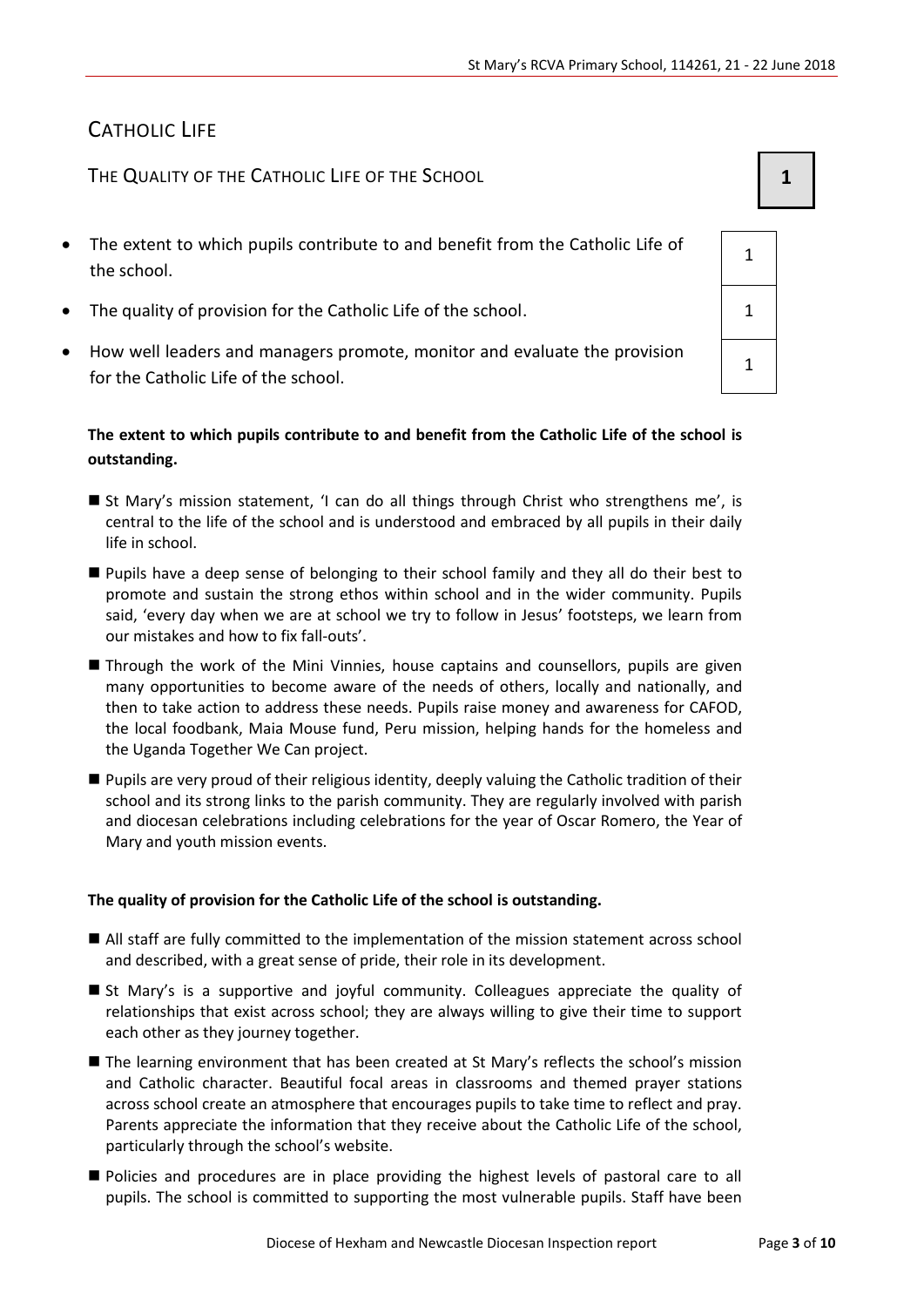raising money by running a series of distance races to provide a nurture pod, a safe place for children who need extra emotional support. The final leg of this effort brought together the whole school community to support and encourage, with many pupils completing the final mile back to school.

■ The highest standards of moral and ethical behaviour are promoted through the clear and consistent communication of the school's expectations.

#### **How well leaders and managers promote, monitor and evaluate the provision for the Catholic Life of the school is outstanding.**

- Leaders in school are instrumental in ensuring that the church's mission is held dear and cherished by all connected with the school. The headteacher has a very clear vision for the Catholic Life of the school and is inspirational in the way that she communicates this to others.
- Leaders are highly ambitious for the school and, more importantly, for all its pupils. The headteacher and Religious Education coordinator are excellent role models and work hard to sustain an authentic Catholic ethos in school. Leaders are highly successful in motivating staff and pupils to be the best they can be.
- The provision for Catholic Life is given the highest priority by all leaders. The self-evaluation of the Catholic Life of the school is an accurate evaluation of the school's many strengths. St Mary's self-evaluation is based on rigorous monitoring and searching analysis which results in clear targets for continuous improvement.
- Parents appreciate the effort that the school makes to involve them in the development of the Catholic Life of the school. As a result they understand the school's mission very clearly and are highly supportive of it.
- Parents are regular visitors to school for liturgies and celebrations. Parents appreciate the sense of community at St Mary's. They feel that the school is outstanding at supporting vulnerable families through difficult periods
- Governors have strong links to the school and make a significant contribution to the Catholic Life of the school.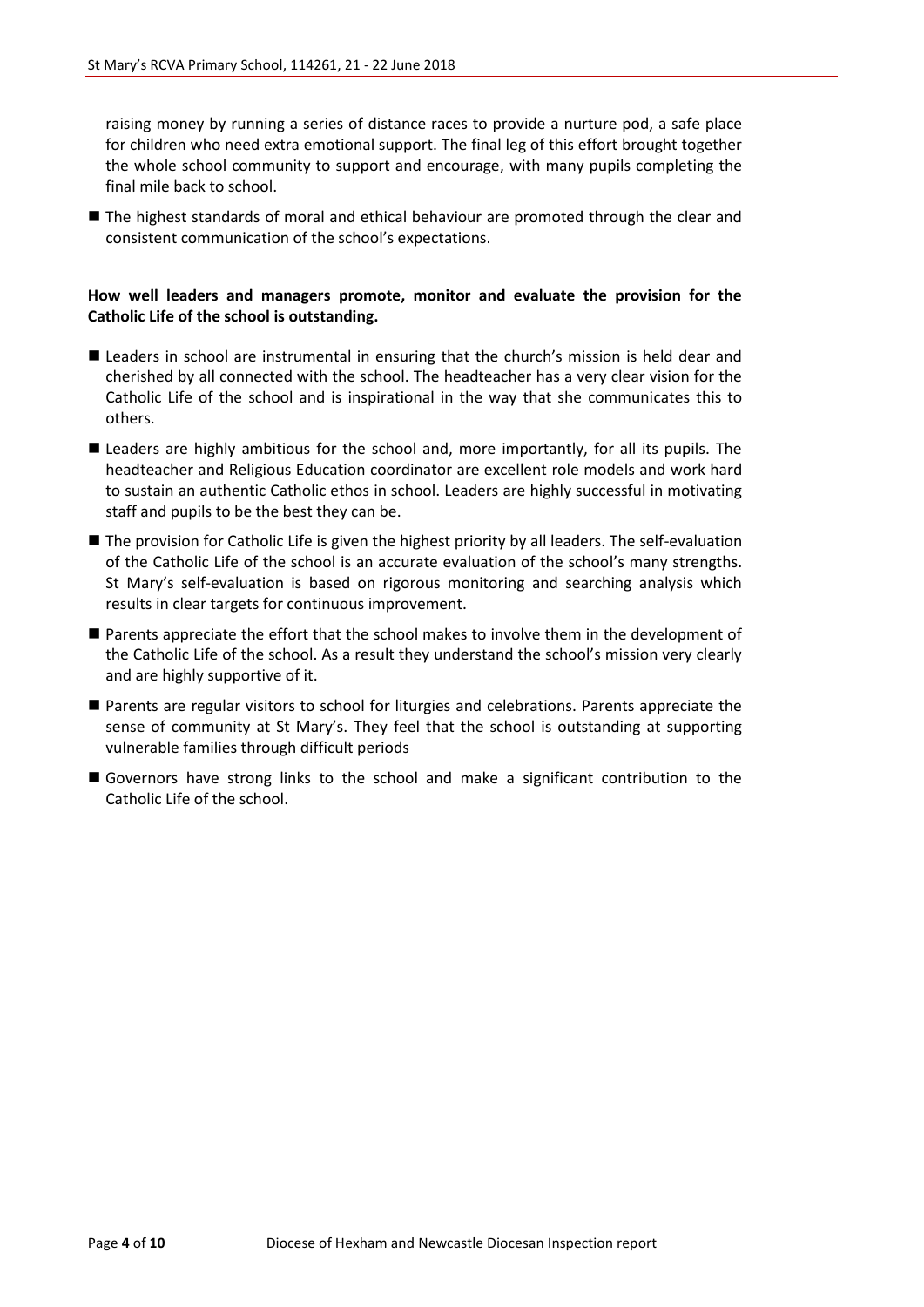1

## COLLECTIVE WORSHIP

## THE QUALITY OF COLLECTIVE WORSHIP **1 1**

- How well pupils respond to and participate in the school's Collective Worship.  $\vert$  1
- The quality of provision for Collective Worship. The quality of provision for Collective Worship.
- How well leaders and managers promote, monitor and evaluate the provision for Collective Worship.

### **How well pupils respond to and participate in the school's Collective Worship is outstanding.**

- Acts of worship engage all pupils' interest; they are enthusiastic about taking part in Collective Worship. Pupils are highly skilled in using a variety of methods to support their prayer.
- From a young age pupils are deeply reverent and respectful during Collective Worship. They take time and effort to prepare sacred spaces in their classrooms, carefully choosing religious artefacts and passages of scripture. As a result of the care taken acts of worship inspire deep thought and heartfelt response.
- Pupils appreciate the opportunities to pray in lots of different ways. They enjoy communal singing and liturgical dance and are happy to share their skills with pupils younger than themselves. During the inspection a small group of pupils led a liturgical dance workshop for other pupils at break time.
- Almost all pupils have an excellent understanding of the Church's liturgical year, its seasons and feasts.
- Collective Worship at St Mary's is a fully inclusive experience; all staff attend. Collective Worship is given the greatest priority (phone calls and visitors have to wait) which helps to develop in the pupils a true sense that they, and all staff, are valued members of a worshipping community.
- There is a deep sense of respect for other faiths at St Mary's. Pupils are confident enough to celebrate difference and act with integrity when praying with others who do not share their beliefs.

#### **The quality of provision for Collective Worship is outstanding.**

- Opportunities for Collective Worship are varied, daily and are central to life at St Mary's. Careful planning by teachers and the Religious Education coordinator ensure that worship is linked to the liturgical year of the Church.
- **The school works closely with the themes that the diocese promotes, including those based** on the life of Oscar Romero and Our Lady. The school also works hard to allow opportunities for children to develop worship in response to stories in the news or events closer to home, including a family who had suffered bereavement.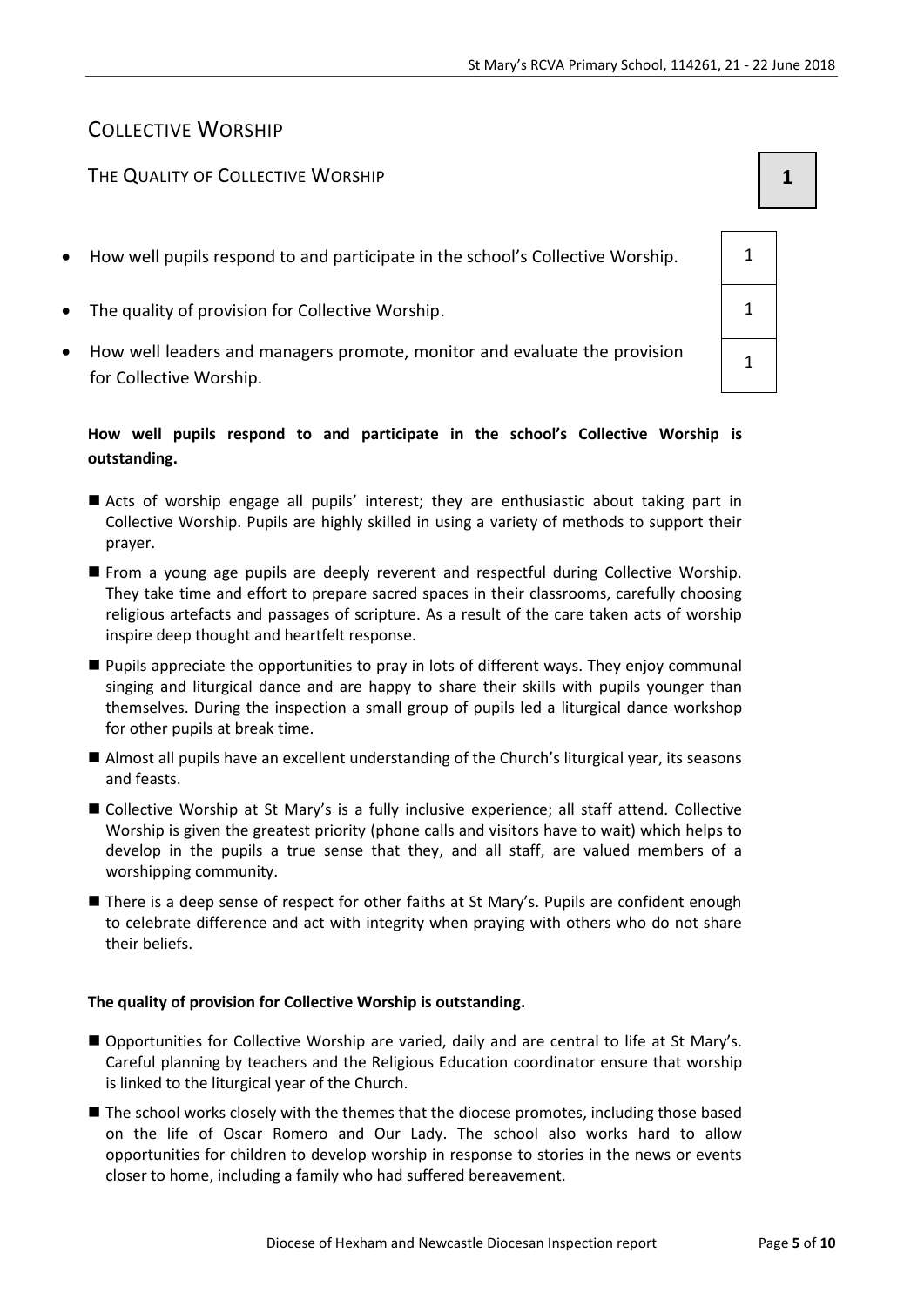- Each class has a well-resourced area where pupils can select material with which they can prepare acts of worship. Pupils are very confident in accessing these resources when planning liturgies.
- Staff prayer is an integral part of all school activity, it is creatively planned and an inspiration to all staff.
- Parents and family members are regular visitors to formal Collective Worship over the course of the year. Parents described how much they valued the opportunities to pray together with their children in school, and also how their children brought prayer home with them in the form of the travelling cribs and the Mary prayer bags. Parents also described their children setting up focal points at home and leading family prayers.
- The parish priest is a regular visitor to school spending time with the children in a prayer group as well as visiting classes. He is also available to support and encourage staff in their spiritual development.

#### **How well leaders and managers promote, monitor and evaluate the provision for Collective Worship is outstanding.**

- **The headteacher and deputy headteacher have expert knowledge of how to plan and** deliver quality experiences of Collective Worship.
- Senior staff have a thorough understanding of the Church's liturgical year, its seasons, rites and symbols and are able to lead the school in a deepening appreciation of these traditions in a way that is relevant to pupils in a contemporary context.
- **Leaders ensure that there is a regular timetable of observations and visits across school,** followed by evaluation and discussion in staff meetings to identify strengths and areas for development.
- **E** Liturgical and spiritual development is seen as a priority in the professional development of school leaders and quality time is devoted to it; leaders attend all diocesan training.
- Staff who are not Catholic and those new to Catholic education really value the guidance that they receive from leaders to support their delivery of Collective Worship.
- Leaders regularly seek the views of parents regarding the quality and significance of Collective Worship in school and are quick to respond to these findings in a systematic and thorough way.
- Governors are regular visitors to school and are well-placed to monitor and evaluate the quality of Collective Worship. Governors have an accurate understanding of the strengths and areas for further development in Collective Worship.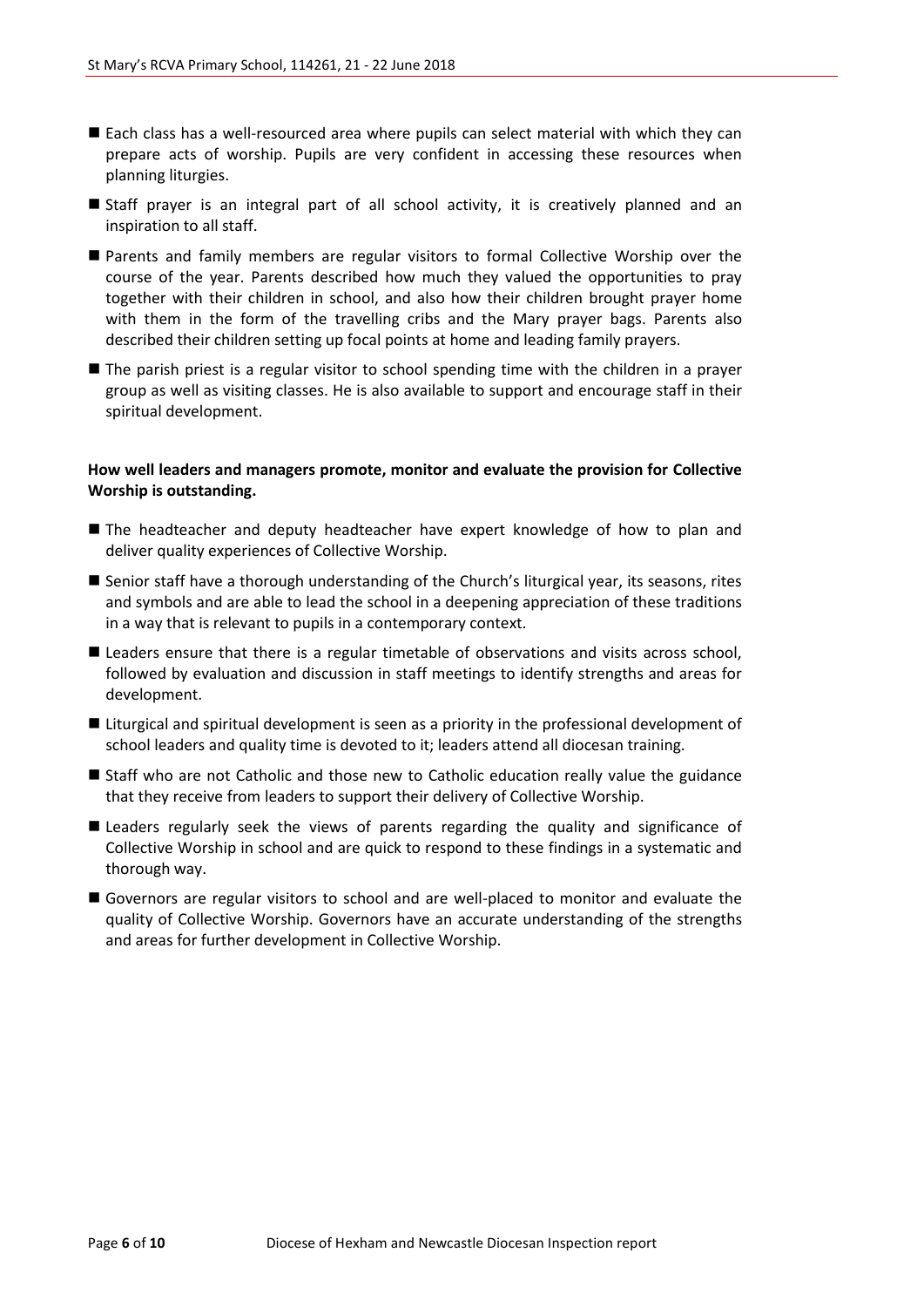## RELIGIOUS EDUCATION

## The Quality of Religious Education **1 1 1**

- How well pupils achieve and enjoy their learning in Religious Education. 1
- The quality of teaching and assessment in Religious Education. 1 1
- How well leaders and managers promote, monitor and evaluate the provision for Religious Education.

#### **How well pupils achieve and enjoy their learning in Religious Education is outstanding.**

- All pupils enjoy their learning in Religious Education: they say that 'lessons are fun and often very arty with lots of chances to do role play to help us understand all about how much Jesus loves us'. Pupils also said that they enjoy Religious Education because 'the teachers are brilliant at helping us'.
- $\blacksquare$  Evidence from lesson observations show that pupils are very attentive in lessons and pupils' behaviour in lessons and across school is outstanding.
- Pupils make excellent progress in Religious Education over time. There is evidence in books and in the school tracking information that pupils are developing skills, knowledge and understanding. In discussion with pupils they say that they would like more help with reasoning about the world that they live in as it is sometimes difficult to understand why people act in ways that hurt others.
- Pupils are able to accurately describe how well they have done in a particular topic; they are clear about what they need to do to improve pieces of work. Pupils like the way that the teachers now mark books, especially if they are given a question to respond to.
- Outcomes for pupils are very good overall. The attainment for pupils at the end of each key phase is above the diocesan average.

#### **The quality of teaching and assessment in Religious Education is outstanding.**

- The vast majority of teaching is outstanding and never less than consistently good. Teachers have very high expectations for behaviour and are very skilful in the way that they prepare lessons and as a result pupils are enthused and learn extremely well.
- Teachers use a wide range of imaginative resources and teaching strategies to ensure that pupils are successful in their learning. Teaching assistants are used very well in class to support learning, particularly for those pupils with special educational needs.
- Teachers carefully observe and skilfully question groups of pupils during lessons to re-shape tasks and explanations to maximise learning for every pupil. The Religious Education coordinator works closely with staff who are not Catholic to help develop specialist knowledge and expertise.
- Assessments of pupil progress are regular and the school has a rigorous tracking system which ensures that any underachievement can be quickly identified and tackled. Teachers have a high degree of confidence when levelling pieces of work for internal and external

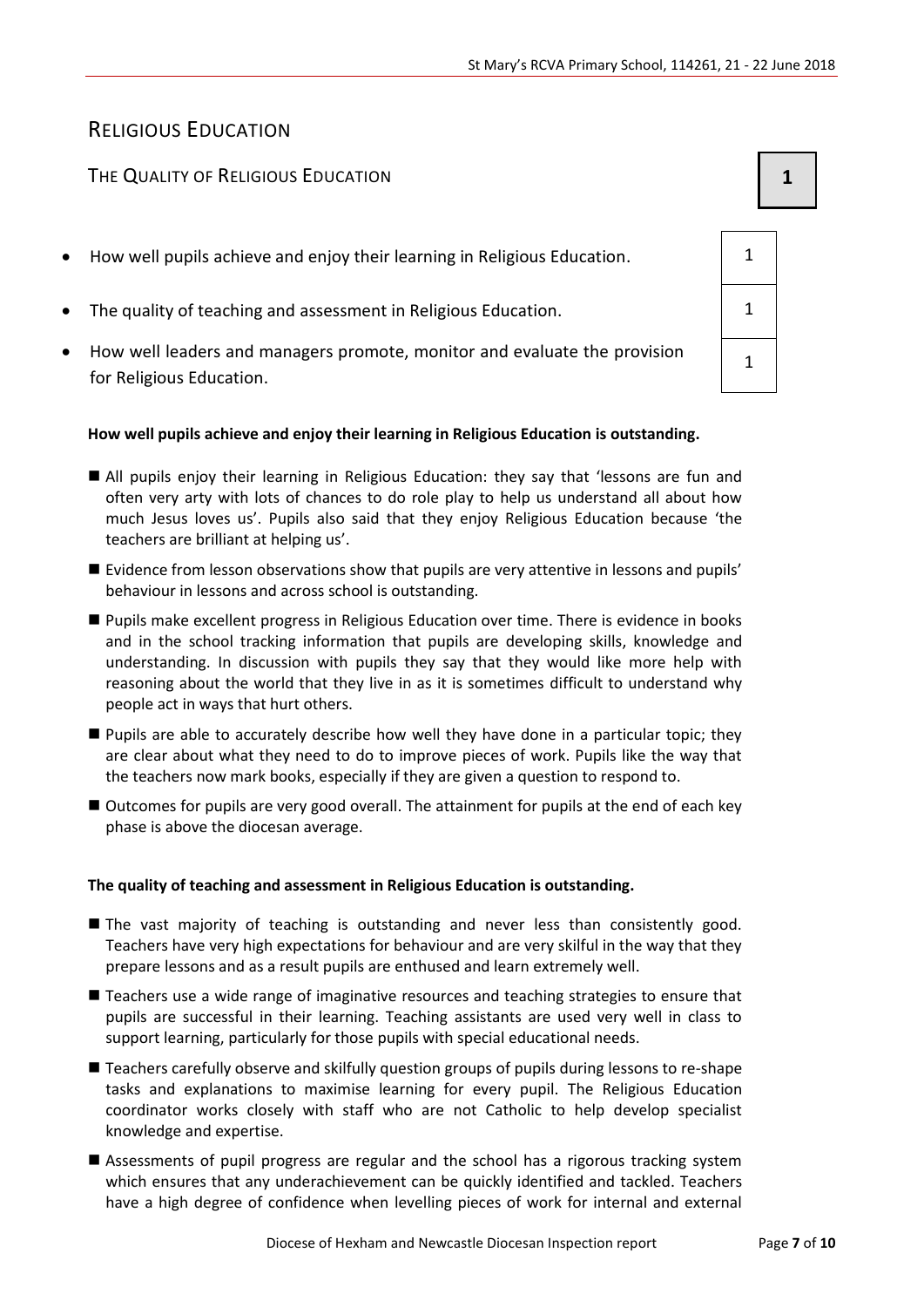moderation.

- Pupils are constantly involved in evaluating how well they are learning: this provides them with a high level of confidence in making further improvements. Work is differentiated for pupils of all abilities and appropriate support and guidance is provided so that all groups of pupils make good progress.
- Regular marking clearly identifies the successes that pupils have had and indicates the next steps in their learning.

#### **How well leaders and managers promote, monitor and evaluate the provision for Religious Education is outstanding.**

- The self-evaluation of Religious Education by leaders is a coherent reflection of rigorous monitoring, searching analysis and self-challenge which is well-informed by current best practice in Religious Education. This rigour allows leaders to plan effectively and ensure outstanding outcomes for all groups of pupils. Self-evaluation has identified philosophy for Religious Education as an area for development.
- All staff are involved in the self-evaluation process; this annual event is given the highest priority by school leaders.
- **Leaders recognise that outstanding teaching leads to outstanding outcomes for pupils and** so dedicate themselves to recruiting skilled staff and tailoring professional development programs to meet this need.
- The leadership of Religious Education inspires confidence and whole hearted commitment form pupils and colleagues.
- Leaders ensure that Religious Education has a very high profile in the life of the school; this has a profound impact on the moral and spiritual development of the pupils and on their ability to discern their own vocation.
- The Religious Education curriculum meets the requirements of the Bishops' Conference.
- Governors are regular visitors to school; they are well-informed and are actively involved in monitoring and evaluation activities. They are guided by the headteacher and the Religious Education coordinator and as a result they have a very good understanding of the quality of Religious Education across school. They provide appropriate challenge to the headteacher and Religious Education coordinator.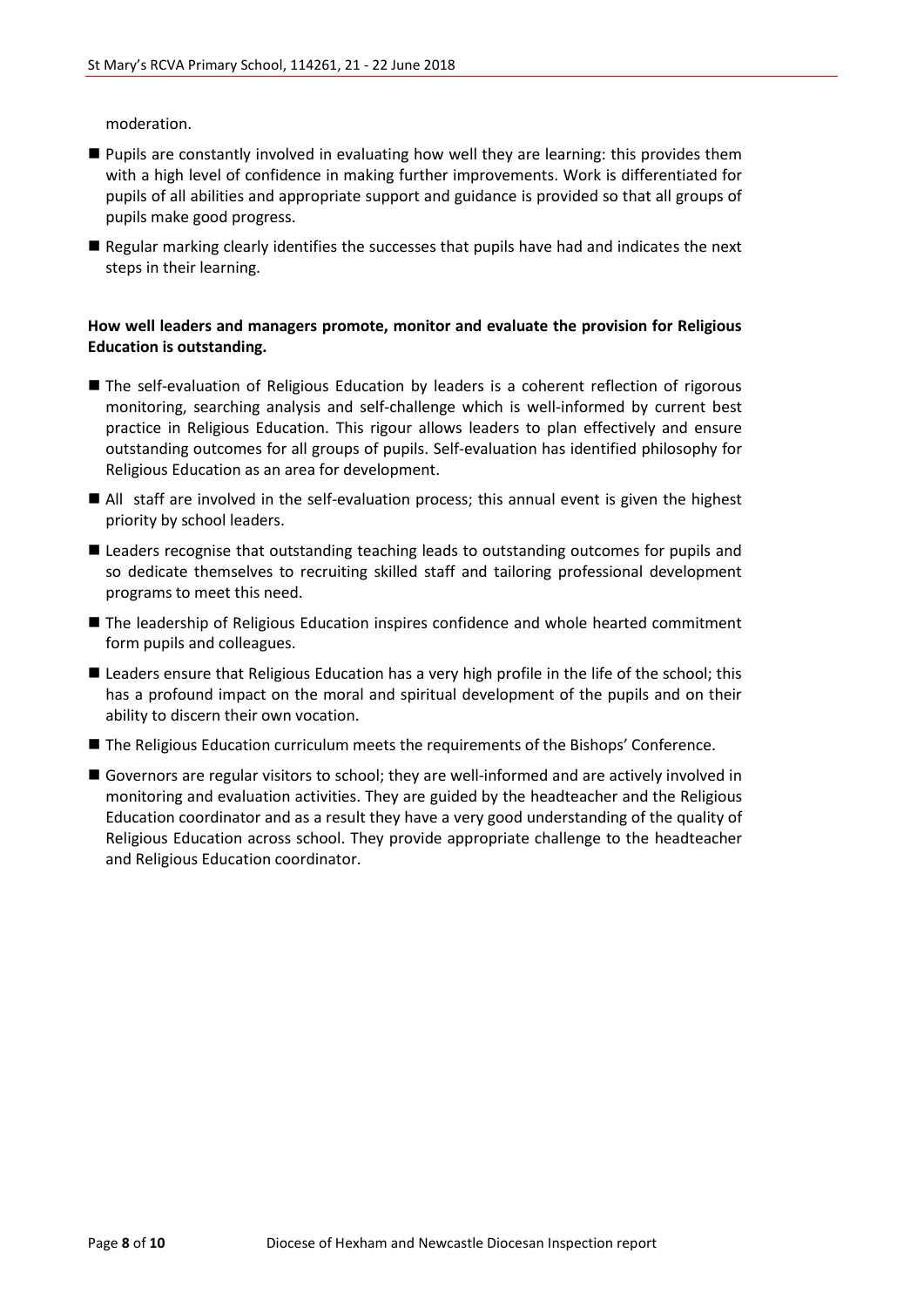## SUMMARY OF INSPECTION JUDGEMENTS

## **HOW EFFECTIVE THE SCHOOL IS IN PROVIDING CATHOLIC EDUCATION: 1**

| <b>CATHOLIC LIFE:</b>                                                                                             |  |
|-------------------------------------------------------------------------------------------------------------------|--|
| The extent to which pupils contribute to and benefit from the Catholic<br>Life of the school.                     |  |
| The quality of provision for the Catholic Life of the school.                                                     |  |
| How well leaders and managers promote, monitor and evaluate the<br>provision for the Catholic Life of the school. |  |

| <b>COLLECTIVE WORSHIP:</b>                                                                           |  |  |  |
|------------------------------------------------------------------------------------------------------|--|--|--|
| How well pupils respond to and participate in the school's Collective<br>Worship.                    |  |  |  |
| The quality of provision for Collective Worship.                                                     |  |  |  |
| How well leaders and managers promote, monitor and evaluate the<br>provision for Collective Worship. |  |  |  |
|                                                                                                      |  |  |  |
| <b>RELIGIOUS EDUCATION:</b>                                                                          |  |  |  |

How well pupils achieve and enjoy their learning in Religious Education.

The quality of teaching and assessment in Religious Education.  $\begin{vmatrix} 1 & 1 \\ 1 & 1 \end{vmatrix}$ 

How well leaders and managers monitor and evaluate the provision for Religious Education.

1